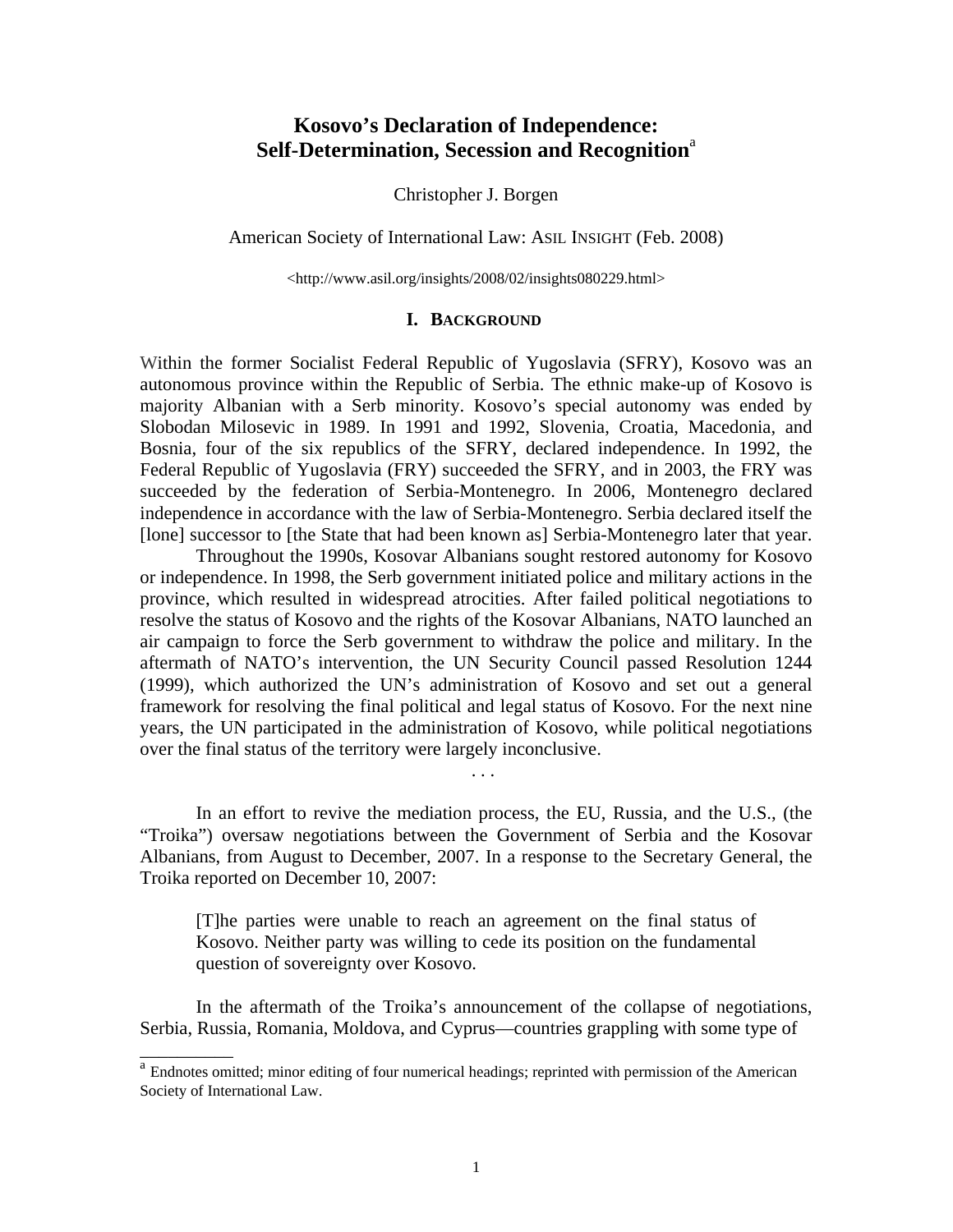secessionist issue in their own domestic politics—argued that Kosovo's secession and/or recognizing that secession would be a breach of international law….

 On February 17, the Parliament of Kosovo issued a statement declaring "Kosovo to be an independent and sovereign state."

. . .

. . .

. . .

### **II. ASSESSING RESOLUTION 1244**

 Serbia and Russia have argued that Resolution 1244 would not allow the secession of Kosovo without the agreement of Serbia. In particular, they refer to the resolution's preambular language "[r]eaffirming the commitment of all Member States to the sovereignty and territorial integrity of the Federal Republic of Yugoslavia.…"

 The EU has taken the position that Resolution 1244 is not a bar to Kosovo's independence. In a memorandum written prior to approving the EULEX legal assistance mission to Kosovo, it found that "[a]cting to implement the final status outcome in such a situation is more compatible with the intentions of 1244 than continuing to work to block any outcome in a situation where everyone agrees that the status quo is unsustainable." Moreover, the EU contends that 1244 did not predetermine the outcome of final status talks.

 On balance, it appears that Resolution 1244 neither promotes nor prevents Kosovo's secession....

## **III. INTERNATIONAL LAW AND SECESSION**

 The legal concept of self-determination is comprised of two distinct subsidiary parts. The default rule is "internal self-determination," which is essentially the protection of minority rights within a state [textbook §2.4.C.]. As long as a state provides a minority group the ability to speak their language, practice their culture in a meaningful way, and effectively participate in the political community, then that group is said to have internal self-determination. Secession, or "external self-determination," is generally disfavored.…

 Although issues of secession rarely receive formal adjudication, state practice, court opinions, and other authoritative writings, point the way to categorizing what are the "extreme cases" and "carefully defined circumstances" under which the privilege of secession exists. Any attempt to claim legal secession—that is, where secession trumps territorial integrity—must *at least* show that:

- a. the secessionists are a "people" (in the ethnographic sense);
- b. the state from which they are seceding seriously violates their human rights; and
- c. there are no other effective remedies under either domestic law or international law.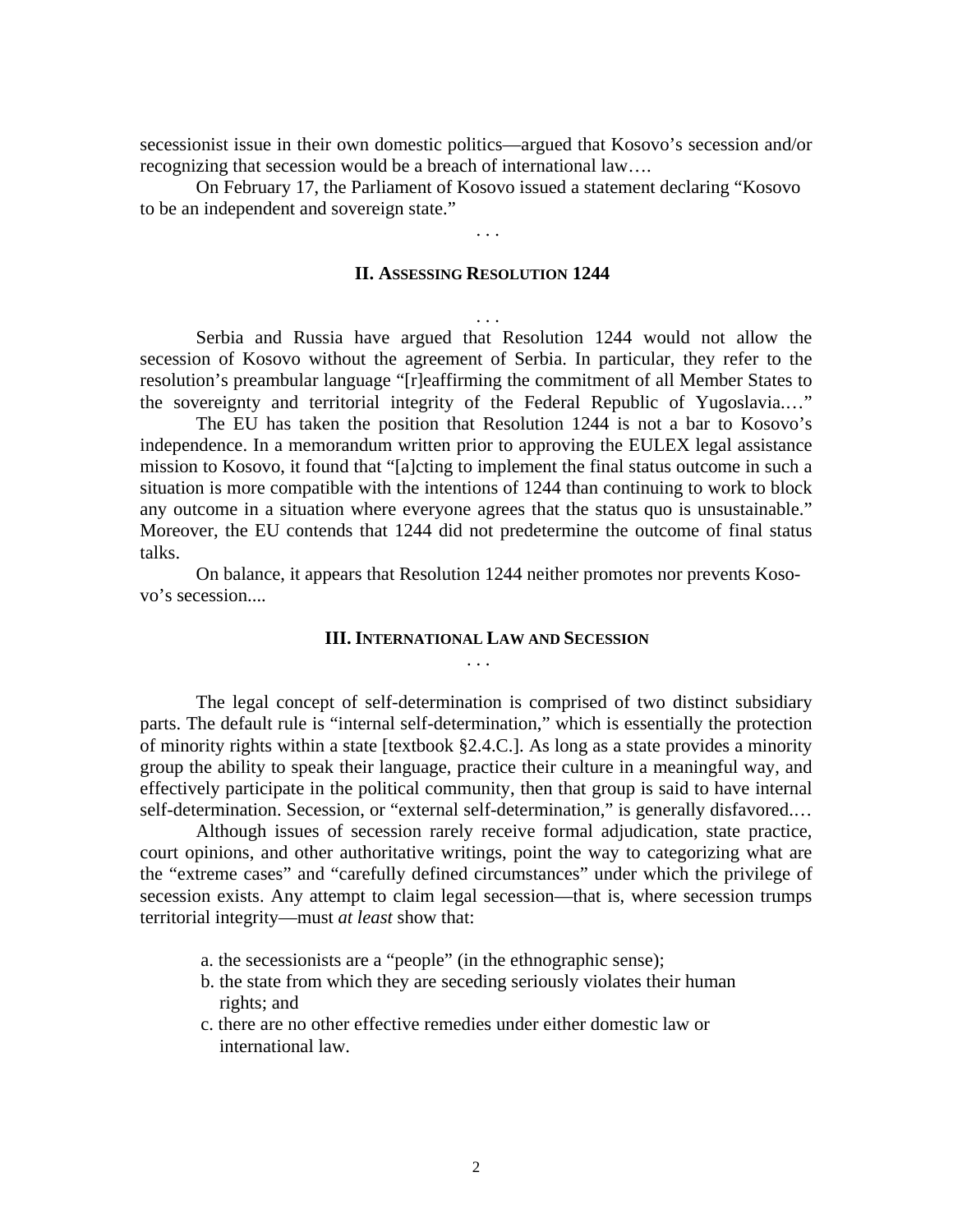*(a) Are the Kosovar Albanians a "people?"* As the Canadian Supreme Court put it in the [1998] *Secession of Quebec* opinion, the meaning of 'peoples' is "somewhat uncertain." At various points in international legal history, the term "people" has been used to signify citizens of a nation-state, the inhabitants in a specific territory being decolonized by a foreign power, or an ethnic group.… One may argue that the Kosovars are a "people", having inhabited Kosovo for centuries. However, the Kosovar Albanians are more generally perceived as an Albanian ethnic enclave, rather than a nation unto themselves. This definition of the word "people" as "nation" has been criticized for being too restrictive. Consequently, it remains an open question whether widespread support of Kosovo's independence would signal a shift in the definition of "people" so that the term no longer represents a *complete ethnic nation* but can be used to refer to a *homogenous ethnic enclave* within another nation.

*(b) Are there/were there serious human rights violations?*… Here, there is at least a credible argument that the Serbs were responsible for serious human rights abuses against the Kosovars, as Resolution 1244 notes, a "grave humanitarian situation" and a "threat to international peace and security." It was mass human rights abuses that led to NATO's 1999 intervention. (It should also be noted, however, that human rights abuses have been reported to have been committed by Kosovar Albanians as well.) To the extent the international community considers it relevant whether human rights abuses are ongoing or historic, the situation in Kosovo is ambiguous. In relation to this question, one may argue that the ongoing international presence in Kosovo is legally relevant as it is evidence of the international community's determination that the situation in Kosovo was and is highly volatile and that it cannot be solved completely via domestic political structures.

 (c) *Is secession the only solution?* The political situation prior to the declaration of independence did not appear to offer any realistic alternatives to secession. As of December 2007, the two sides could not seem to resolve their differences and the Troika has declared the political negotiations a failure. It is unlikely that anything short of military intervention could have kept Kosovo within Serbia. Thus, it appears that most, if not all, realistic options other than separation had failed. As should be clear from this analysis, the basic framework provided by international law permits arguments for and against secession. This is the quintessential "tough case." In the interest of systemic stability, international law has a bias against secession. However, if we take as a given that secession is not absolutely prohibited by international law, then the case of Kosovo presents a set of facts that may be persuasive: an ethnic group (though perhaps not a "nation"), within a region with historically defined boundaries (Kosovo as a province), after an international intervention to prevent a humanitarian disaster being caused by the predecessor state, and after negotiations with the predecessor state leading to a complete deadlock, that seeks independence via a declaration that is coordinated with, and supported by, a significant segment of the international community. It thus stands in contrast to other claims of a "right" to secede …, which due to different material facts would fail under the same legal analysis.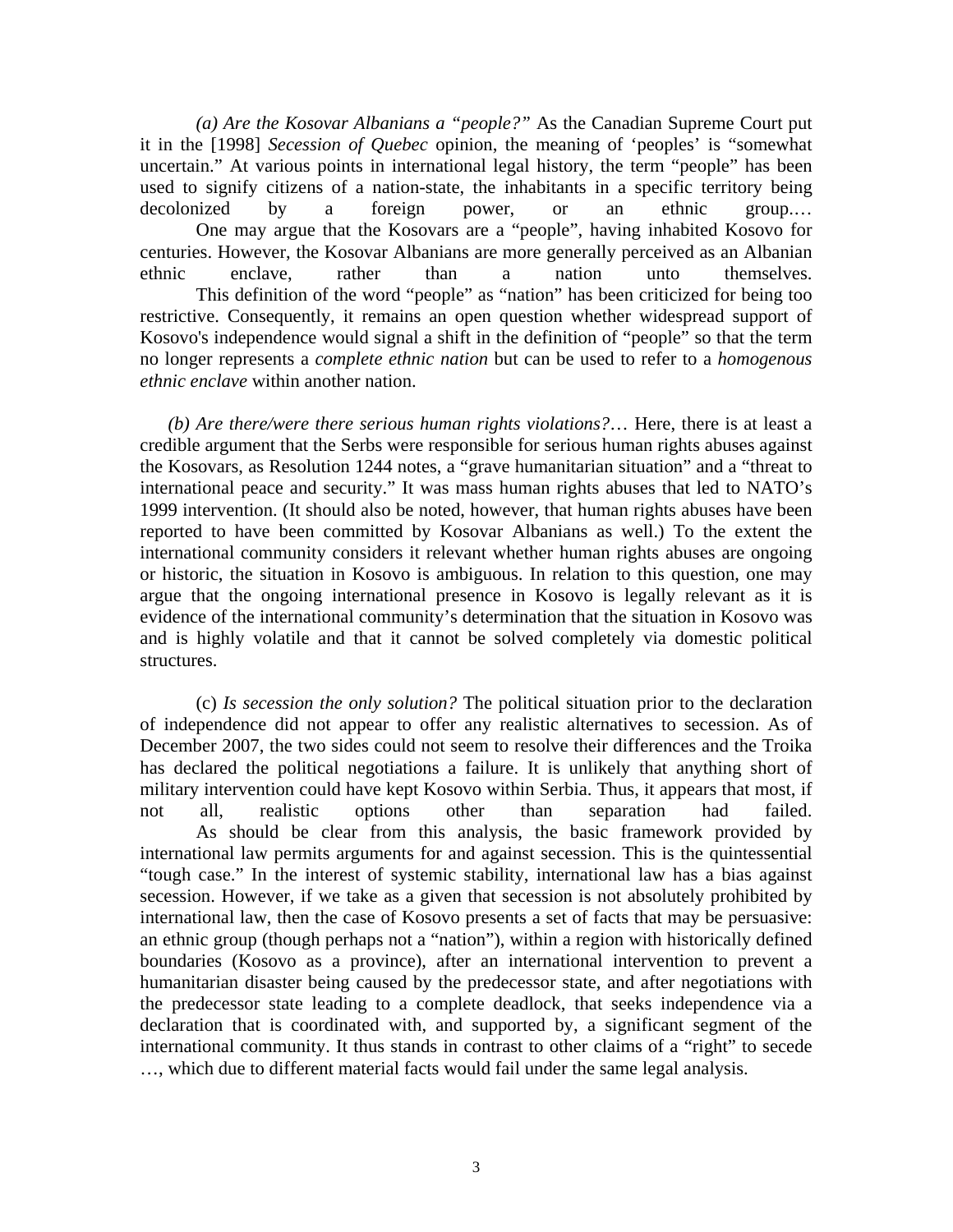#### **IV. THE LAW AND POLITICS OF RECOGNIZING KOSOVO'S DECLARATION**

 In difficult situations such as these, the issue of legality often shifts from the question of the legality of secession, to the question of the legality of the recognition of secession. a subtly different, but nonetheless different, question. secession, a subtly different, but nonetheless different, question. The EU memorandum on Resolution 1244 contends that "[g]enerally, once an entity has emerged as a state in the sense of international law, a political decision can be taken to recognise [sic] it." This reflects the general understanding that recognition itself is not a formal requirement of statehood. Rather, recognition merely accepts a factual occurrence. Thus recognition is "declaratory" as opposed to "constitutive." Nonetheless, no state is required to recognize an entity [that is] claiming statehood.

 To the contrary, a good argument may be made that states should not recognize a new state if such recognition would perpetuate a breach of international law. The treatise *Oppenheim's* [*International Law*] *(Ninth)*, Sec. 54, states that "[r]ecognition may also be withheld where a new situation originates in an act which is contrary to general international law." Russia and Serbia argue that, inasmuch as Serbia did not consent to an alteration of its territory and borders, there can be no legal recognition. But, absent any qualification, that argument cannot be legally correct. Changing the boundaries of a sovereign state (Serbia) in and of itself would not make Kosovar independence illegal because, as discussed above, the international community has come to accept the legality of secession under certain circumstances. Furthermore, the self-determination analysis is very fact specific, such that absolute arguments of illegality become difficult. And, state practice evinces that, absent a clear indication of illegality, in matters of state recognition there is considerable deference to the political prerogatives of outside states to decide whether or not to recognize an aspirant state. For an example of the international community indicating illegality, the Security Council issued a resolution condemning the recognition of the Turkish Republic of Northern Cyprus. There is no such resolution here, but rather a growing momentum to accept Kosovo's declaration. This does not, in and of itself, make Kosovo's secession legal. But it does show that, in cases of secession, law and politics are especially tightly intertwined.

#### **V. IS KOSOVO UNIQUE? IMPLICATIONS FOR OTHER SECESSIONIST CLAIMS**

 Given the ambiguity of the claim of a legal privilege of secession and the fairly broad leeway that states have to recognize Kosovo, should they choose to do so, is the example of Kosovo of legal relevance to other separatist conflicts, such as those in Abkhazia [Russia], South Ossetia [Georgia], Nagorno-Karabakh [Azerbaijan], and Transnistria [Moldova]? Or is Kosovo *sui generis* and of no precedential weight? In announcing the recognition of Kosovo by the United States, Secretary of State Rice explained:

The unusual combination of factors found in the Kosovo situation including the context of Yugoslavia's breakup, the history of ethnic cleansing and crimes against civilians in Kosovo, and the extended period of UN administration—are not found elsewhere and therefore make